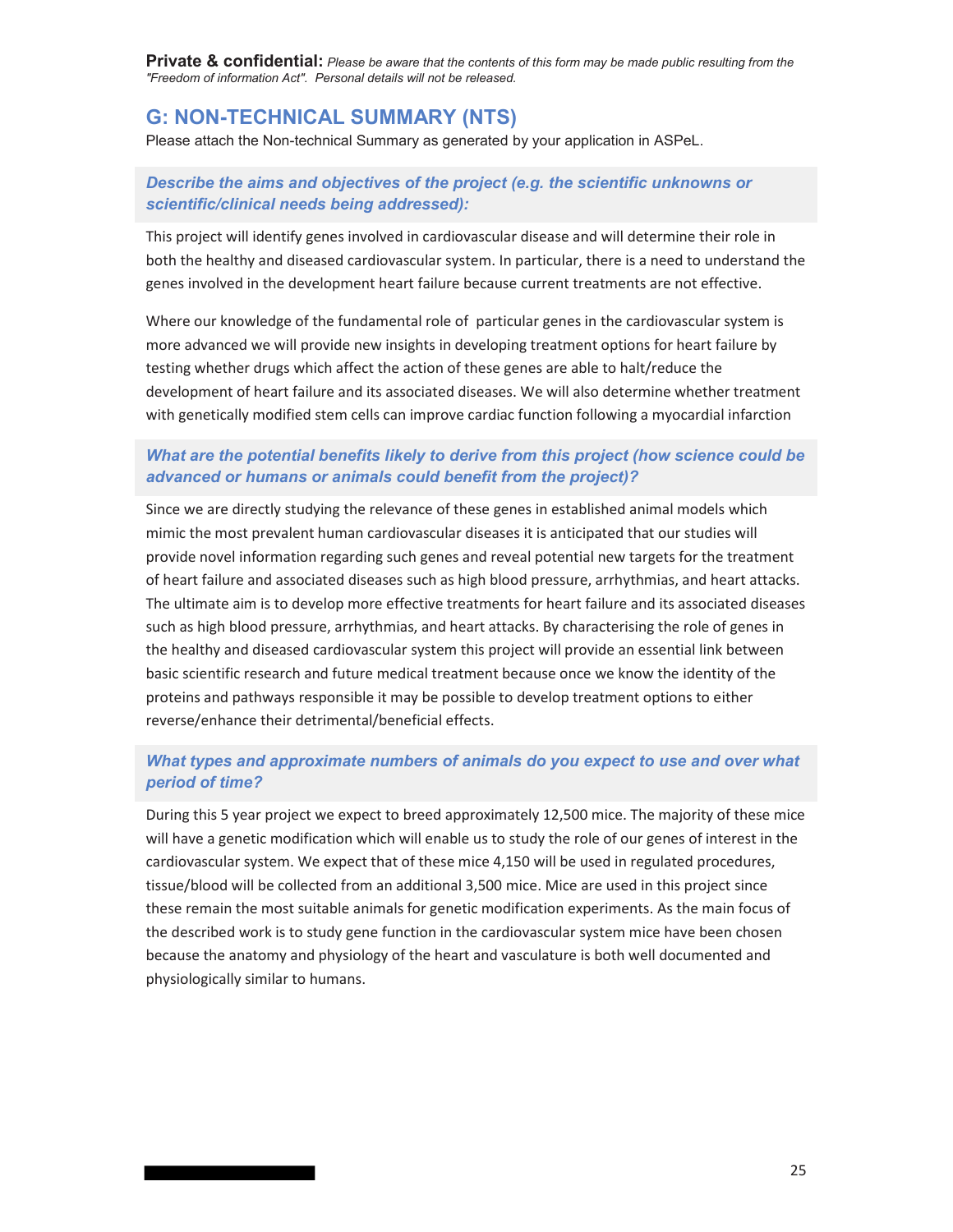**Private & confidential:** *Please be aware that the contents of this form may be made public resulting from the "Freedom of information Act". Personal details will not be released.* 

# *In the context of what you propose to do to the animals, what are the expected adverse effects and the likely/expected levels of severity? What will happen to the animals at the end?*

To investigate the role of a gene in cardiovascular health and disease we will breed mice carrying mutations in the genes we are studying. Genetically normal mice will be bred to act as control animals for the experiments. To determine the effect of the gene on cardiovascular performance mice will undergo a series of tests which mimic those performed by a cardiologist on human patients eg heart rate and rhythm will be measured by ECG, blood pressure recorded, cardiac ultrasound used to assess the structure and pumping of the heart. This series of tests has a mild severity as there is no significant impact on the well-being and general condition of the animal. At the end of the experiment the animal will be killed and blood, urine and tissue will be collected for biochemical analysis. To determine the effect of the genes in the diseased cardiovascular system we will generate models to mimic human cardiovascular disease. Cardiac hypertrophy, hypertension, and myocardial infarction, all of which potentially lead to heart failure, will be modelled and the effect on cardiovascular function will be assessed using the series of tests described in the paragraph above. Both hypertrophy (cardiac growth) and hypertension can both be induced by surgical implantation of a small device to release drugs to raise blood pressure or lead to hypertrophy. The surgical procedure to implant the device is carried out under general anaesthesia with appropriate analgesia to relieve any post-surgical pain. Animals fully recover from the surgery within 24-48 hours and the hypertrophy/hypertension develops over the following 7-14 days. The animals do not display symptoms of the hypertrophy/hypertension unless it develops into heart failure. The visible symptoms of heart failure are lethargy, lack of interest in food, drink and surroundings and laboured breathing. Mice exhibiting these symptoms will be humanely killed. A surgical procedure to constrict the aorta will also result in hypertrophy as the heart works harder to pump the blood around the body. Again this procedure is carried out under general anaesthesia with analgesia as described above, with the hypertrophy developing over 1-5 weeks. Myocardial infarction (MI), a heart attack will be induced under general anaesthesia with appropriate analgesia by constricting one of the major blood vessels of the heart. As in the human population a number of mice (~10%) will die of acute heart failure within 24 hours of the MI and a further ~13% will die of cardiac rupture 4-5 days after the MI. These deaths are very sudden and are instantaneous. Over the following 1-5 weeks the heart forms a scar where the MI has occurred and cardiac hypertrophy and subsequent heart failure may occur.

#### **Application of the 3Rs**

### *Replacement*

State why you need to use animals and why you cannot use non-protected animal alternatives

### *Replacement*

As the main focus of the described work is to study gene function in the cardiovascular system mice have been chosen because the anatomy and physiology of the heart and vasculature is both well documented and physiologically similar to humans . Insights into the underlying mechanisms of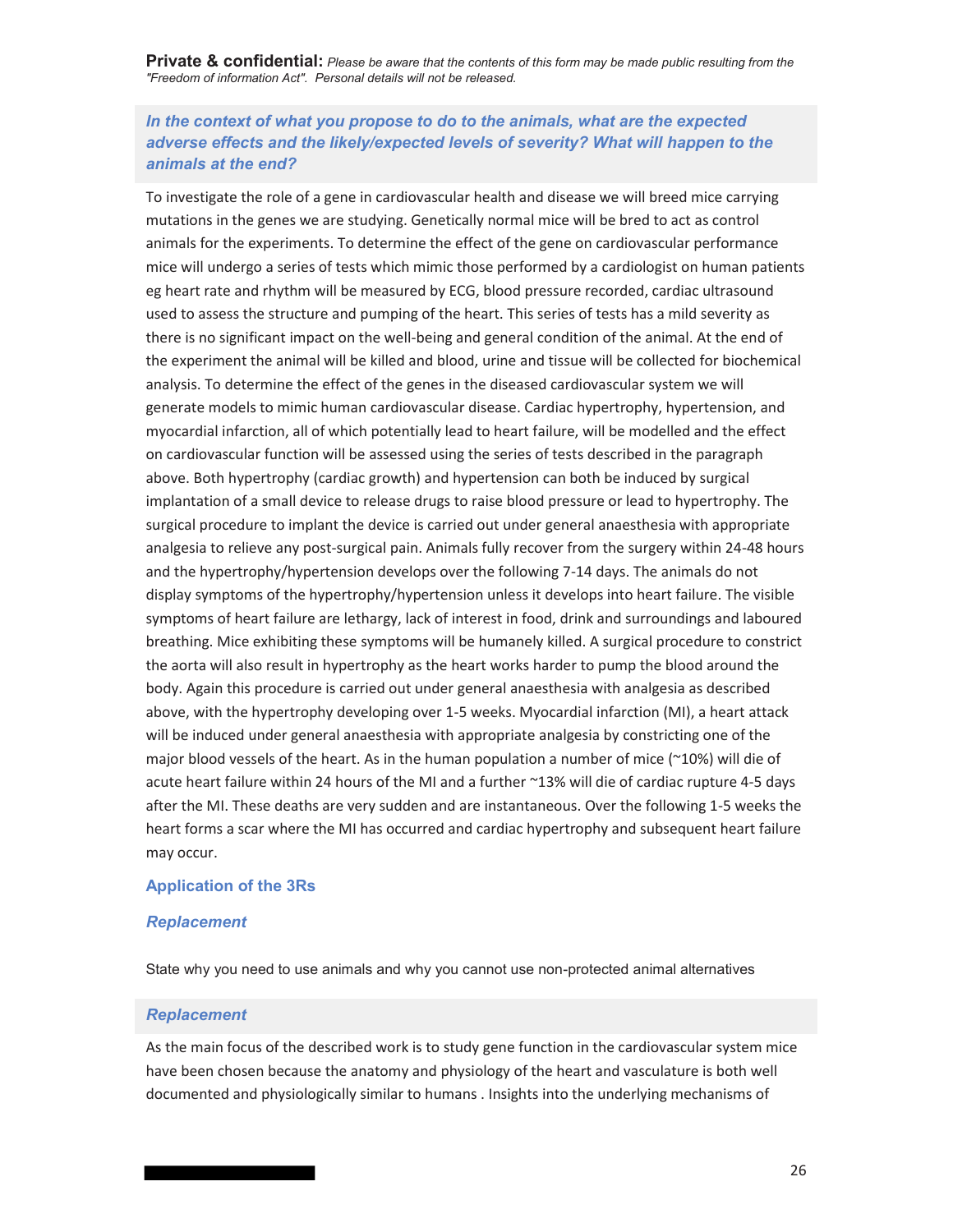**Private & confidential:** *Please be aware that the contents of this form may be made public resulting from the "Freedom of information Act". Personal details will not be released.* 

heart development and function can be gained from studying lower organisms such as *drosophila*, fish and worms but they do not possess the four chambered heart and subsequently have a different circulatory system.

There has been a recent increase in the use of stem cells as an experimental model. There is a lack of human cardiovascular tissue available for research which has led to the development of techniques to induce cardiomyocytes from human stem cells. Our own work involves transforming human skin fibroblasts to stem cells (known as induced pluripotent stem cells-iPSC) and from there growing the cells under such conditions to convert them to cardiomyocytes (iPS-cardiomyocytes). These cells have many of the characteristics of human cardiomyocytes and thus we are developing them as a model system in which to characterise the effect of gene modification on hypoxia and hypertrophy and to understand the signalling pathways involved.

This *in vitro* system can complement and enhance our research involving animals but will not act as a replacement for experiments which require the understanding of gene function within the context of the whole organ. These factors can only be investigated *in vivo* within the context of the whole organ because the cardiovascular system responds to factors carried in the blood and from cell to cell, as well as to the physical forces imposed by the beating heart and blood pressure. In combination with gene modification these factors will affect the disease process.

#### *Reduction*

Explain how you will ensure the use of minimum numbers of animals

#### *Reduction*

The personnel involved in this project have extensive experience of all the key techniques to be used within this project; including small animal surgery, cardiovascular phenotyping and induction of cardiovascular dysfunction. Their experience has and will continue to ensure that procedures are carried out efficiently, thereby minimising the suffering to animals, and the numbers required for reproducible results.

Genetically modified and wild-type litter-mates are analysed in groups of the same age and sex to eliminate variation in the results due to anything other than the genetic modification. This regimen of using animals of the same age, sex and strain is essential, since such differences affect heart rate, blood pressure and indices of contractility.

The series of tests to analyse cardiovascular function under basal and stimulated conditions was designed and refined in order to obtain information on several factors from each animal, whilst not raising the severity level beyond mild, as the procedures have no significant impact on the wellbeing and general condition of the animal. This includes collection of cardiovascular tissue and blood that will be used extensively in biochemical, molecular and *in vitro* studies.

The use of sham operated animals versus non-treated controls will be considered for each experiment. Where possible control data from previous experiments will be used, negating the use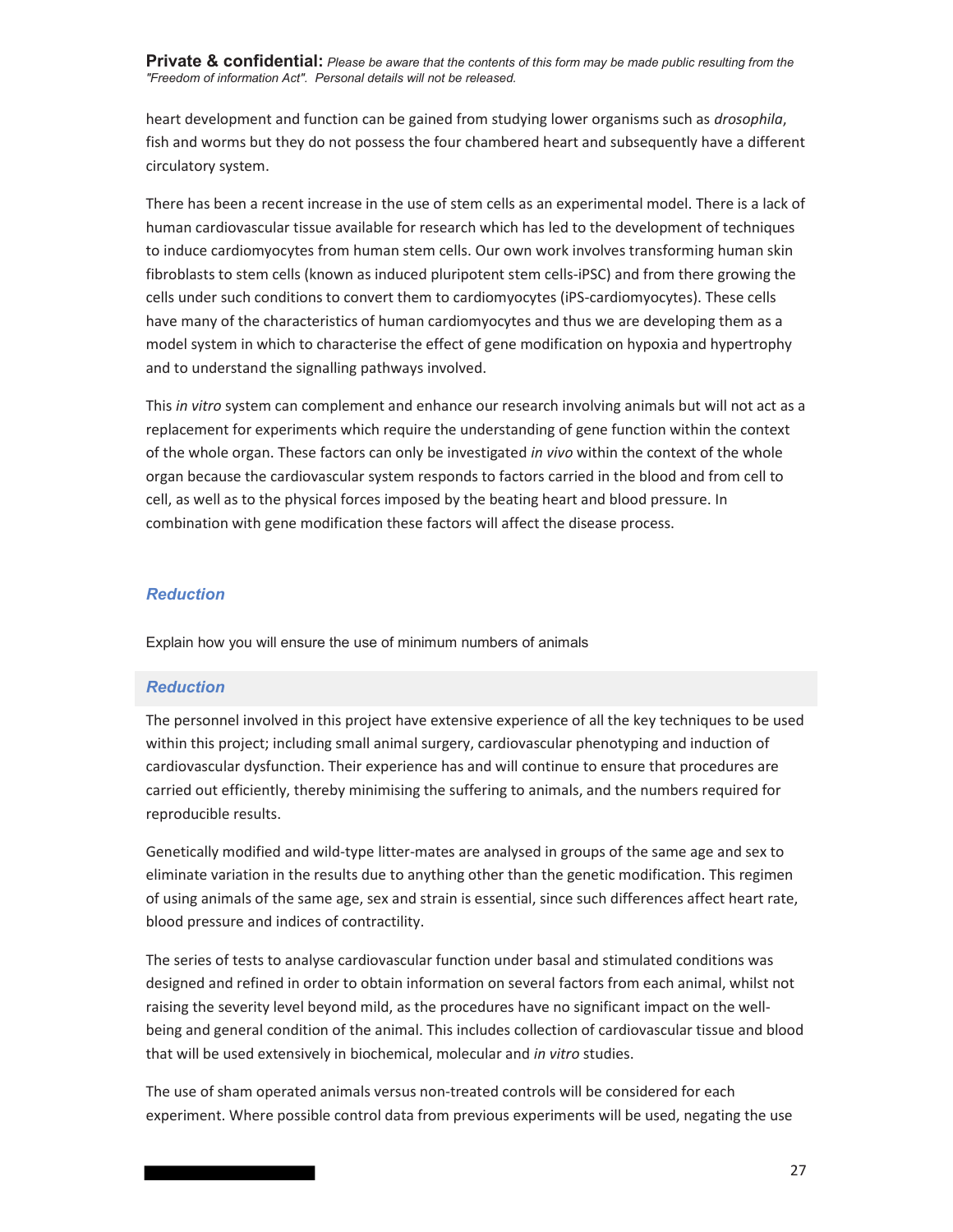**Private & confidential:** *Please be aware that the contents of this form may be made public resulting from the "Freedom of information Act". Personal details will not be released.* 

of further sham controls. Where available data comparing sham and untreated controls will be compared and where possible untreated controls have been used. Where it is considered scientifically valuable to use sham-operated controls we have found that the number of animals in the sham group can be lower than the number of treatment animals as the variation and therefore standard deviation between mice is lower.

#### *Refinement*

Explain the choice of animals and why the animal model(s) you will use are the most refined, having regard to the objectives. Explain the general measures you will take to minimise welfare costs (harms) to the animals.

#### *Refinement*

The work carried out in this project studies the function of a number of genes implicated in cardiovascular disease, particularly heart failure and its co-morbidities including hypertrophy, hypertension, and myocardial infarction. It is essential to understand the role of these genes in normal cell function and to study the consequences of abnormal function. We are directly studying the relevance of these genes in established animal models which mimic the most prevalent human cardiovascular diseases.

To minimise the harm to the animals used in these studies we have selected and refined approaches and techniques which cause the least pain, distress and lasting harm whilst being able to meet our objectives.

The effect of any genetic modification on the health of the animal is unpredictable, as is the effect of a procedure on a genetically modified animal, so all animals are inspected at least once a day. Any animals showing signs of distress are evaluated in consultation with the veterinary surgeon and humanely killed if the distress cannot be averted. The majority of genetically altered strains we are currently studying do not have observable phenotypes that impact on behaviour. One strain results in homozygous embryonic lethality at day 4 of development – but breeding is now maintained by crossing wild type mice with those carrying a heterozygous mutation.

All surgical techniques are carried out under general anaesthetic to ensure that the animal does not feel any pain, and any post-surgical pain is treated with the use of analgesics. Any animal in which pain is uncontrolled, or which has significant surgical complications, or whose general health deteriorates, is humanely killed.

All surgery is routinely conducted in the morning and rarely on Friday's in order to maximise the time for post-operative close monitoring. Animals will be monitored daily for the duration of the procedure, with additional monitoring where necessary. For example, when a new strain is used the frequency of monitoring will increase and will include out-of-hours monitoring (between 5pm and 8am and at weekends), in the days following surgery. If there are routinely no ill-effects of treatment/strain then the final daily monitor will occur at the end of the working day. If there are